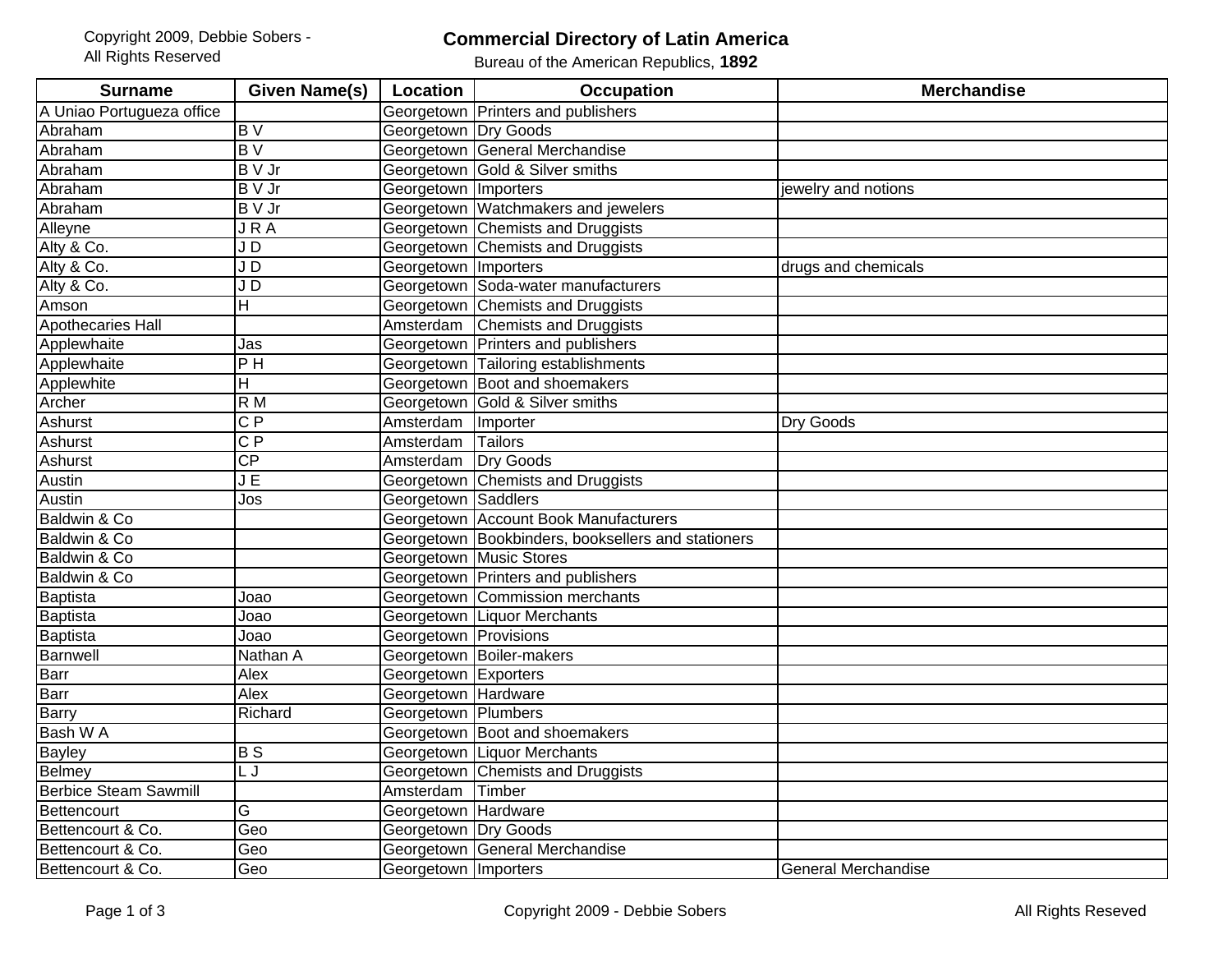## **Commercial Directory of Latin America**

Bureau of the American Republics, **1892**

| <b>Surname</b>                | Given Name(s)                       | Location               | <b>Occupation</b>                        | <b>Merchandise</b>                                    |
|-------------------------------|-------------------------------------|------------------------|------------------------------------------|-------------------------------------------------------|
| Birch & Co                    |                                     | Georgetown             | Commission merchants                     |                                                       |
| Birch & Co                    |                                     | Georgetown Importers   |                                          | American food products, ice and livestock             |
| Birch & Co                    |                                     |                        | Georgetown Liquor Merchants              |                                                       |
| Birch & Co                    |                                     |                        | Georgetown Soda-water manufacturers      |                                                       |
| Birch & Co                    |                                     |                        | Georgetown Timber Merchants              |                                                       |
| Blackney                      | John                                |                        | Georgetown Cabinet makers & Upholsterers |                                                       |
| Blenman                       |                                     |                        | Georgetown Cabinet makers & Upholsterers |                                                       |
| <b>Bollass</b>                | $\overline{G}$ W                    |                        | <b>Georgetown Building Contractors</b>   |                                                       |
| Booker Bros & Co              |                                     | Georgetown Dry Goods   |                                          |                                                       |
| Booker Bros & Co              |                                     | Georgetown Exporters   |                                          |                                                       |
| Booker Bros & Co              |                                     |                        | Georgetown General Merchandise           |                                                       |
| Booker Bros & Co              |                                     | Georgetown Hardware    |                                          |                                                       |
| Booker Bros & Co              |                                     | Georgetown   Importers |                                          | general merchandise and ship chandlery                |
| Booker Bros & Co              |                                     |                        | Georgetown Liquor Merchants              |                                                       |
| <b>Bradshaw</b>               | $\overline{\mathsf{J}\,\mathsf{R}}$ |                        | Georgetown Building Contractors          |                                                       |
| Brathwaite & Smyth            |                                     |                        | Georgetown Tailoring establishments      |                                                       |
| <b>Brazao</b>                 | Jose Antonio                        |                        | Georgetown Liquor Merchants              |                                                       |
| <b>British Guiana Bank</b>    |                                     | Georgetown Banks       |                                          |                                                       |
| Brodie & Rainer               |                                     |                        | Georgetown Chemists and Druggists        |                                                       |
| <b>Brown</b>                  | E                                   | Amsterdam              | <b>Tailors</b>                           |                                                       |
| Buchanan & Co.                | Robert                              |                        | Georgetown Boiler-makers                 |                                                       |
| Buchanan & Co.                | Robert                              | Georgetown Foundries   |                                          |                                                       |
| <b>Bugle</b>                  | M                                   |                        | <b>Georgetown Timber Merchants</b>       |                                                       |
| Bugle & Co.                   | $\overline{AP}$                     |                        | <b>Georgetown Building Contractors</b>   |                                                       |
| Bugle & Co.                   | $\overline{AP}$                     | Georgetown Exporters   |                                          |                                                       |
| <b>Bugle's Sawmill</b>        |                                     |                        | Georgetown Steam sawmills                |                                                       |
| <b>Bunbury</b>                | Nathan                              |                        | Georgetown Chemists and Druggists        |                                                       |
| <b>Bunyan</b>                 | John                                |                        | Georgetown Boot and shoemakers           |                                                       |
| <b>Burgess</b>                | $\overline{\mathsf{J}\,\mathsf{H}}$ | Georgetown Plumbers    |                                          |                                                       |
| Camacho                       | Antonio Fernandes                   | Amsterdam              | Provisions                               |                                                       |
| <b>Camp Street Dispensary</b> | H Davis, Prop                       | Georgetown Importers   |                                          | drugs, wines, liquors, groceries, cigars, tobacco etc |
| Campell                       | JN                                  |                        | Georgetown Boot and shoemakers           |                                                       |
| Carew                         | $\overline{SA}$                     |                        | Georgetown Tailoring establishments      |                                                       |
| Cedancourt                    | Charles                             | Georgetown   Importers |                                          | drugs, wines, liquors, groceries, cigars, tobacco etc |
| Cendrecourt                   | $\overline{\text{c}}$               |                        | Georgetown Chemists and Druggists        |                                                       |
| Cendrecourt & Co.             | H M                                 |                        | Georgetown Chemists and Druggists        |                                                       |
| Chapman                       | JI                                  |                        | Georgetown Liquor Merchants              |                                                       |
| <b>Charlestown Sawmill</b>    |                                     |                        | Georgetown Steam sawmills                |                                                       |
| Chong & Co.                   | $\overline{c}$ s                    | Georgetown Provisions  |                                          |                                                       |
| Chong & Co.                   | S                                   |                        | Georgetown Chinese Merchants             |                                                       |